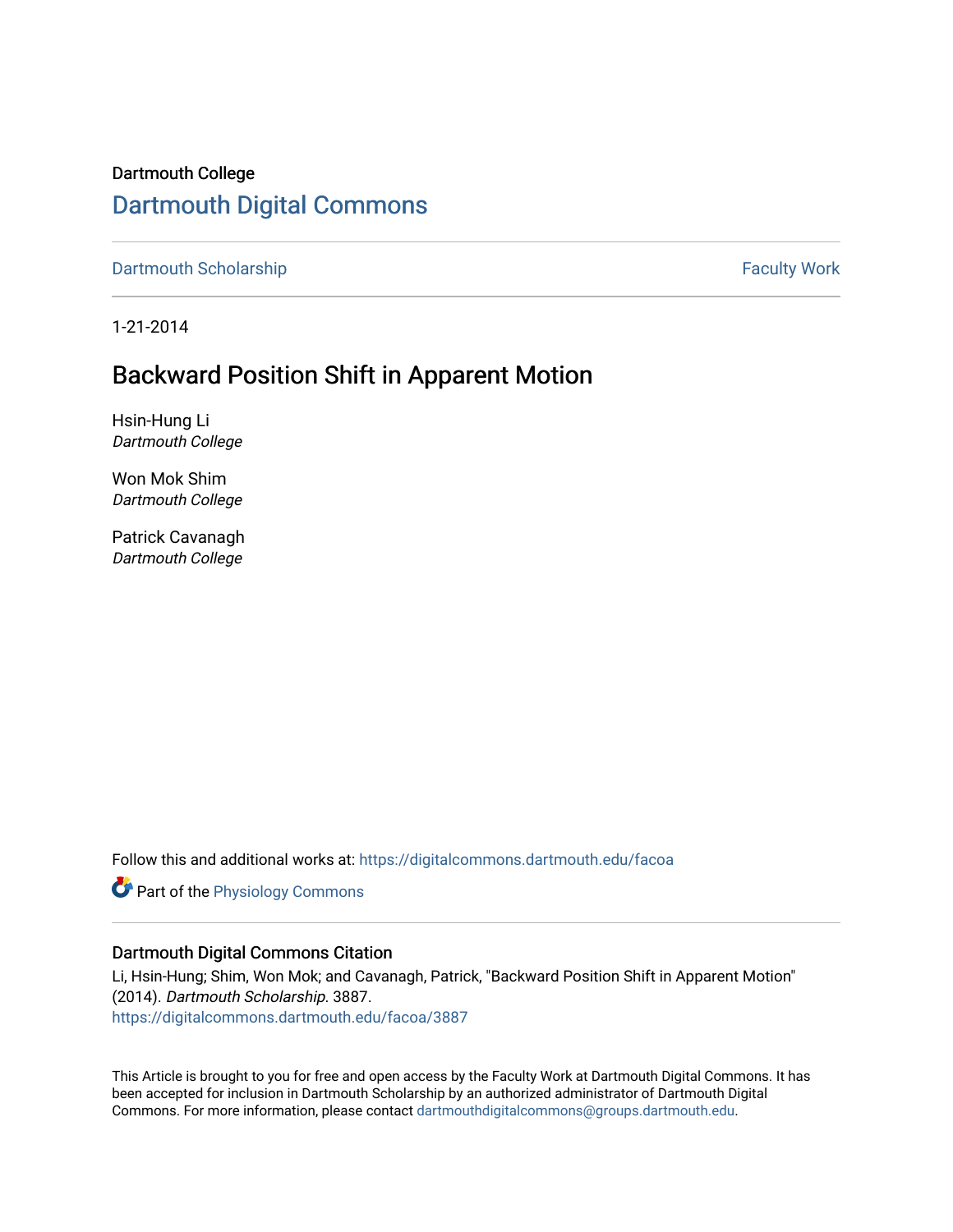# Backward position shift in apparent motion

Department of Psychological and Brain Sciences,<br>Dartmouth College, Hanover, NH, USA Dartmouth College, Hanover, NH, USA

Department of Psychological and Brain Sciences,<br>Dartmouth College, Hanover, NH. USA Dartmouth College, Hanover, NH, USA

**Patrick Cavanagh**  $\frac{1}{2}$   $\frac{1}{2}$   $\frac{1}{2}$   $\frac{1}{2}$   $\frac{1}{2}$   $\frac{1}{2}$   $\frac{1}{2}$   $\frac{1}{2}$   $\frac{1}{2}$   $\frac{1}{2}$   $\frac{1}{2}$   $\frac{1}{2}$   $\frac{1}{2}$   $\frac{1}{2}$   $\frac{1}{2}$   $\frac{1}{2}$   $\frac{1}{2}$   $\frac{1}{2}$   $\frac{1}{2}$   $\frac{1}{2}$   $\$ Department of Psychological and Brain Sciences, Dartmouth College, Hanover, NH, USA Laboratoire Psychologie de la Perception, Université Paris Descartes, Paris, France



We investigated the perceived position of visual targets in apparent motion. A disc moved horizontally through three positions from  $-{\bf 10}^\circ$  to  $+{\bf 10}^\circ$  in the far periphery  $(20^{\circ})$  above fixation), generating a compelling impression of apparent motion. In the first experiment, observers compared the position of the middle of the three discs to a subsequently presented reference. Unexpectedly, observers judged its position to be shifted backward, in the direction opposite that of the motion. We then tested the middle disc in sequences of 3, 5, and 7 discs, each covering the same spatial and temporal extents (similar speeds). The backwards shift was only found for the three-disc sequence. With the extra discs approaching more continuous motion, the perceived shift was in the same direction as the apparent motion. Finally, using a localization task with constant static references, we measured the position shifts of all the disc locations for two-disc, three-disc and four-disc apparent motion sequences. The backward shift was found for the second location of all sequences. We suggest that the backward shift of the second element along an apparent motion path is due to an attraction effect induced by the initial point of the motion.

## **Introduction**

Many studies have reported that motion can shift the perceived location of an object: Fröhlich ([1930\)](#page-9-0) first observed that when an object appears abruptly and moves, the initial position of the object is seen to be displaced ahead of the actual starting point; in the flash-lag effect (MacKay, [1958](#page-10-0); Nijhawan, [1994](#page-10-0)) a moving object appears to lead a static flash when they are physically aligned; the moving texture embedded in

a static aperture biases the perceived position of the aperture (De Valois & De Valois, [1991;](#page-9-0) Ramachandran & Anstis, [1990](#page-10-0)); when a transient feature change is imposed on a moving object, the position of the feature change is mislocalized to a later point (Cai & Schlag, [2001\)](#page-9-0). Whitney and Cavanagh [\(2000](#page-10-0)) further demonstrated that a flash is dragged by a spatially remote moving texture even though it does not contain a motion signal itself (Cavanagh & Anstis, [2013\)](#page-9-0). This flash-drag effect has been found in different variations including higher-order motion (Shim & Cavanagh, [2004;](#page-10-0) Watanabe, Sato, & Shimojo, [2003](#page-10-0)) and attentive tracking (Shim & Cavanagh, [2005;](#page-10-0) Tse et al., [2011](#page-10-0)). One common characteristic of this motion-induced position shift is that the position of an object is shifted forward in the direction of the motion. Researchers have proposed that this extrapolation might compensate for the effects of the inevitable neural delays in computing the position of a moving object (see Whitney, [2002](#page-10-0), for a review; but also see Eagleman & Sejnowski, [2007](#page-9-0)).

Here we report an unexpected effect, a backward position shift, where a moving object is shifted in the direction opposite to that of the motion, toward the initial point of the motion trajectory. This effect is different from the repulsion effects reported earlier on the onset (Thornton, [2002](#page-10-0)) or the offset (Müsseler, Stork, & Kerzel, [2002](#page-10-0)) position of a moving target. The backward shift here is found on the intermediate positions along the motion path.

In our first experiment, we presented three discs (the initial disc, the target, and the trailing disc) sequentially along a horizontal trajectory at  $20^{\circ}$  eccentricity [\(Figure](#page-2-0) [1](#page-2-0) and [Movie 1\)](#page-2-0). When asked to judge the position of the middle disc, surprisingly, observers mislocalized the

Citation: Li, H.-H., Shim, W. M., & Cavanagh, P. (2014). Backward position shift in apparent motion. Journal of Vision, 14(1):16, 1– 10, http://www.journalofvision.org/content/14/1/16, doi:10.1167/14.1.16.

Downloaded from jov.arvojournals.org on 07/19/2019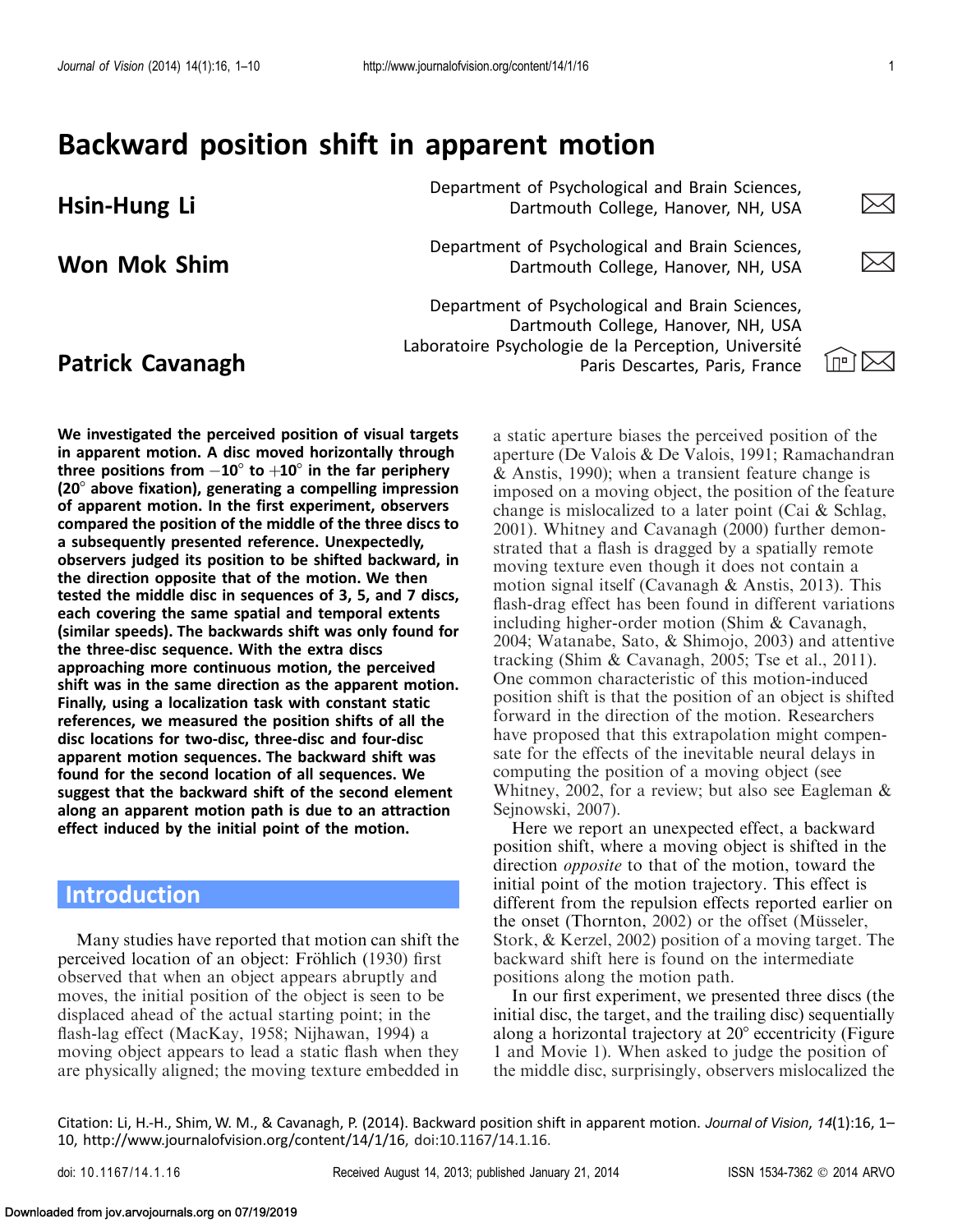<span id="page-2-0"></span>

Figure 1. Example of the stimuli used in Experiment 1. Here a leftward motion direction condition is shown. Three-disc apparent motion was presented  $20^\circ$  above the fixation point. The target is the middle disc aligned with the fixation. The initial disc and the trailing disc were both separated by  $10^{\circ}$  from the target.

middle disc closer to the initial disc, in the direction opposite to that of the motion. We then showed that this backward shift of the midpoint of the apparent motion is diminished and turned into forward shift when the apparent motion has more steps (becomes more continuous). Finally, we analyzed the position shifts seen at each location when two-, three-, and fourdisc apparent motion were presented. We find a Frölich effect at the first location, a backward step at the second location that grows larger as the number of steps increases, and a shift at the third location that changes from little effect to a large shift in the direction of motion. We attribute these effects to position



Movie 1. Demonstration of the three-disc apparent motion with white central target used in Experiment 1.

attraction of intermediate locations toward the beginning and end locations of the apparent motion sequence.

# Experiment 1

In this experiment, we evaluated the perceived position of the central stimulus in a three- stimuli sequence (Figure 1). This display created a strong impression of apparent motion across the three locations, but observers could still see the three discrete disc locations along the motion path. We had separate conditions with the central target the same color (Movie 1) as the first and last disc (white) and with the central target green (Movie 2), to distinguish it from the first and last. The unique color is not necessary here as subjects can easily isolate the location of the central target when there are only three discs. However, we wanted to test whether the results would be affected by the unique target color as we will need to use this color cue in later experiments to help subjects isolate the target when there are more than three discs.

#### Method

#### **Observers**

Twelve observers (one of the authors and eleven naïve observers recruited from Dartmouth campus, age 19–27) with normal or corrected-to-normal vision participated in the experiment. Written, informed consent was obtained from each observer before the experiment.



Movie 2. Demonstration of the three-disc apparent motion with green central target used in Experiment 1.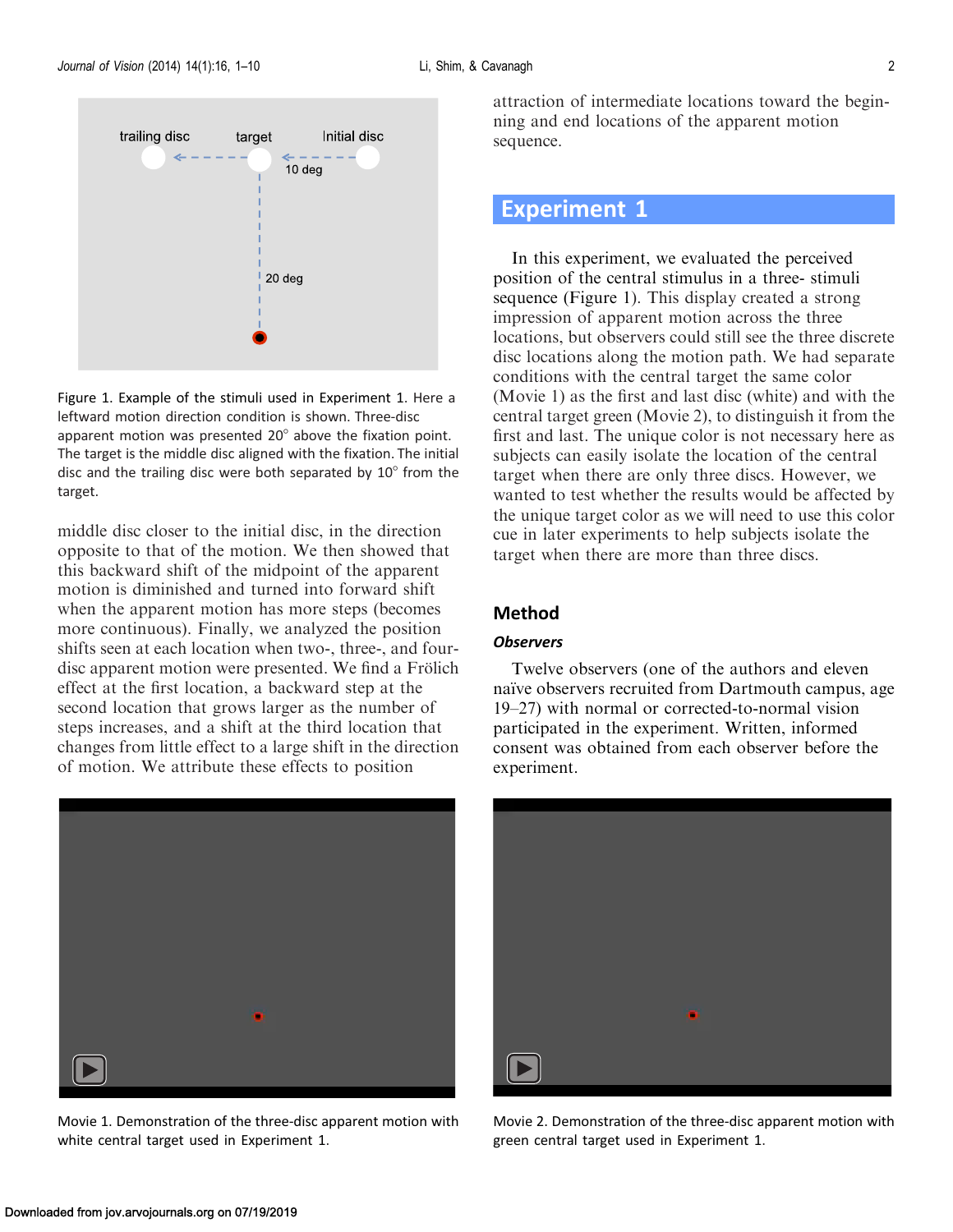

Figure 2. Psychometric functions from one representative observer for two motion directions (leftward and rightward) and two target colors (white and green). PSEs in [Figure 3](#page-4-0) were based on data pooled across both colors and directions (see Methods) as the results did not differ for either of these two factors.

#### Stimuli

The observers were tested in a dimly lit room with a chin rest 37 cm away from a 17-in. Mitsubishi CRT monitor (800  $\times$  600; 60 Hz). We used a PC with Psychtoolbox (Brainard, [1997;](#page-9-0) Kleiner et al., [2007\)](#page-10-0) run on MATLAB for experimental control and stimulus generation.

The fixation point was a  $0.3^\circ$  diameter black bull's-eye with red outline located at  $10^{\circ}$  below the center of the monitor. The three-disc apparent motion [\(Figure 1\)](#page-2-0) was composed of three discs, the initial disc, the target, and the trailing disc, presented sequentially on a gray background  $(50 \text{ cd/m}^2)$ . The initial and trailing discs were always white  $(101 \text{ cd/m}^2)$  but the target disc was either white (also 101 cd/m<sup>2</sup>) or green (86 cd/m<sup>2</sup>). Each disc was presented for 50 ms with 50 ms interstimulus interval (ISI) between their presentations. All the discs had a width of  $2.5^{\circ}$ . The target was always presented  $20^{\circ}$ above the fixation point. The initial disc and the trailing disc were  $10^{\circ}$  horizontally left and right of the target.

#### Procedure

Each trial started with the presentation of the fixation point. Observers were required to maintain their fixation throughout the entire experimental session. After a random delay between 500 and 600 ms, the three-disc apparent motion sequence was presented. The direction of the apparent motion was either rightward or leftward, randomly interleaved across

trials. After the offset of the trailing disc, and a random interval between 400 and 500 ms, a vertical black bar  $(3.5^{\circ} \times 0.3^{\circ})$  was presented on the apparent motion path as a reference. The observers' task was to report whether the target was right or left of the reference. The reference was presented randomly at one of seven horizontal positions (from  $-7^{\circ}$  to  $7^{\circ}$  relative to the target; a narrower range was used for some observers). The target color was either green or white, in separate blocks. There were 42 trials in each block, and blocks with different target colors were randomly interleaved.

#### **Results**

We initially fit cumulative Gaussian functions to the four psychometric functions (the four combinations of left vs. rightward motion and green or white targets) for each observer using constrained nonlinear optimization functions in MATLAB. The psychometric functions obtained from one representative observer are shown in Figure 2.

The reference position at which observers judged the target as right of the reference at 50% probability was taken as the point of subjective equality (PSE), and it was used to estimate observers' perceived position of the target. The magnitudes of position shifts were unaffected by the direction of motion, repeated-measures analysis of variance (ANOVA):  $F(1, 11) = 2.36$ ,  $p = 0.153$ , or the color, repeated measures ANOVA:  $F(1, 11) = 4.64$ ,  $p =$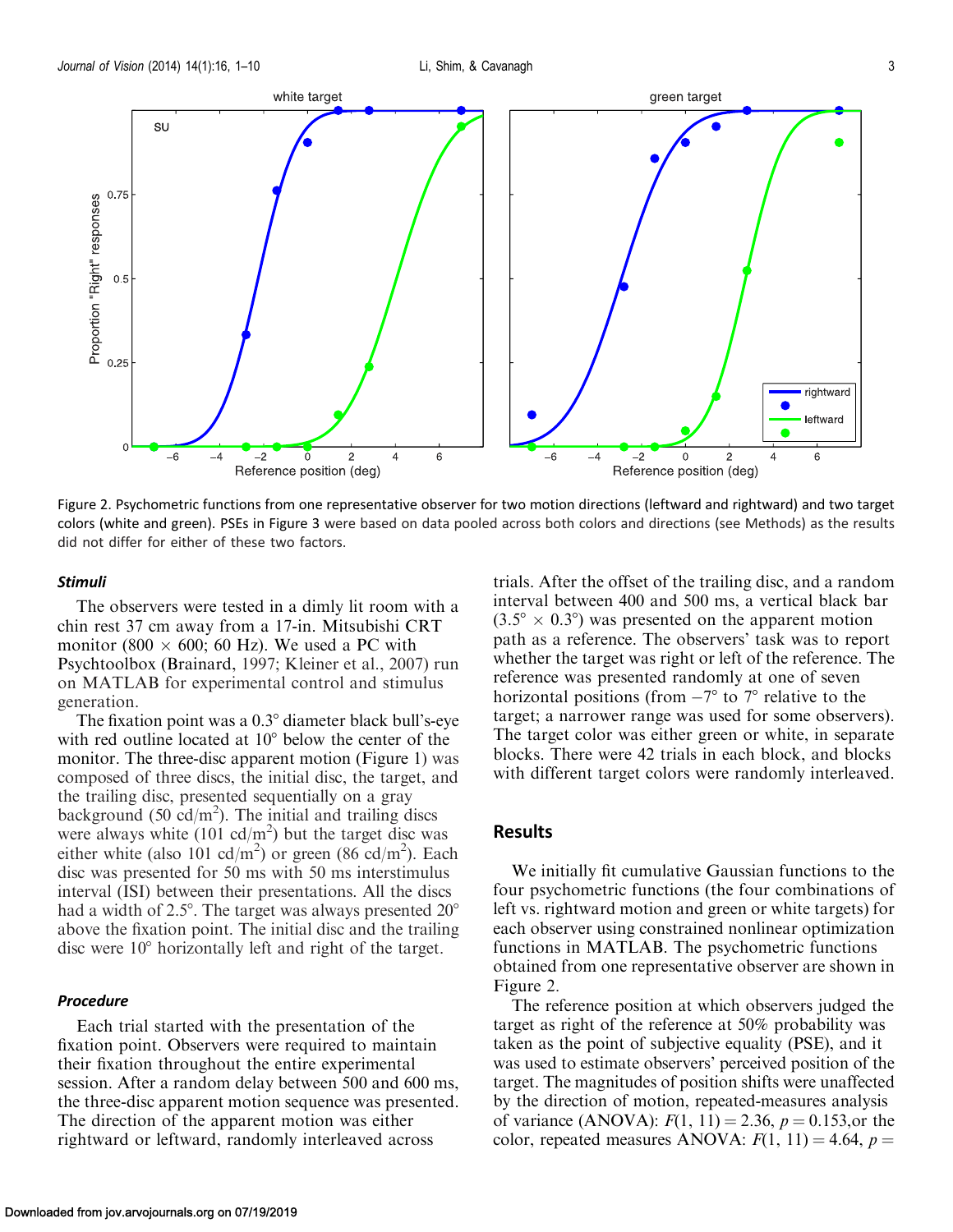<span id="page-4-0"></span>

Figure 3. Position shift of the middle target disc induced by the apparent motion across the three discs. Observers' perceived positions of the target were estimated by PSEs derived from their individual psychometric functions. Data from two motion directions and two colors were pooled. The positive values here represent the position shift in the direction of motion, and the negative values represent the shift in the direction opposite to that of the motion. The results of [Experiment 1](#page-2-0) revealed a backward position shift: Targets are seen shifted against the direction of the apparent motion. The error bar of the group mean represents  $\pm 1$  SEM. Individual PSEs are plotted as differently colored dots, and the error bars are the standard errors of the individual bootstrapped PSEs.

0.054, of the target, so we pooled the data from both directions and both target colors to generate one psychometric function for each observer. After the pooling, each data point on each observer's psychometric function represented at least 96 measurements. We tested white and green targets here to see if the results would be affected by the two different colors we used. They were not. In the later experiments, we used only the green targets in order to make the target more distinctive from the other discs when the apparent motion sequences consist of more steps.

The PSE averaged across observers is depicted in Figure 3. The target's perceived position was shifted backward, in the direction opposite to that of the motion,  $t(10) = -3.10$ ,  $p = 0.010$ . Individual PSEs are also shown in Figure 3 along with their standard deviations estimated with a bootstrap procedure (each observer's original data was resampled and the psychometric functions were fitted 1000 times).

For each observer, we used the 0.1th and 99.9th percentiles of the bootstrapped PSEs as the criteria, and tested whether the distribution of each observers' bootstrapped PSEs significantly deviates from zero. At the individual level, nine out of twelve observers showed significant ( $ps < 0.001$ ) backward shifts. Two observers estimated the target location significantly in the direction of motion.

In a separate pilot, we had tested an alternative procedure where observers were asked to use the fixation point as the reference. The position of the second disc was changed across trials, and observers reported whether the target disc was left or right of the vertical (through fixation) to obtain the psychometric functions. The results were the same as here. However, physically shifting the target position changes the speed of apparent motion, and the target would be less visible when closer to the neighboring discs. Because of these confounding factors, we chose the comparison of the fixed target location to a variable reference reported above rather than this alternative procedure.

### Experiment 2

The backward shift in [Experiment 1](#page-2-0) is unexpected given that forward extrapolation is reported in many prior studies (see Whitney, [2002;](#page-10-0) Eagleman & Sejnowski, [2007](#page-9-0) for reviews) with only a few exceptions (Thornton, [2002](#page-10-0); Müsseler et al., 2002). One characteristic of the apparent motion stimuli that we used is that we presented only three discrete locations on the motion path far in the periphery  $(20^{\circ}$  degree). In the majority of previous studies, the motion was continuous (within the constraints of monitor refresh rates). In Experiment 2, we tested whether the backward shift of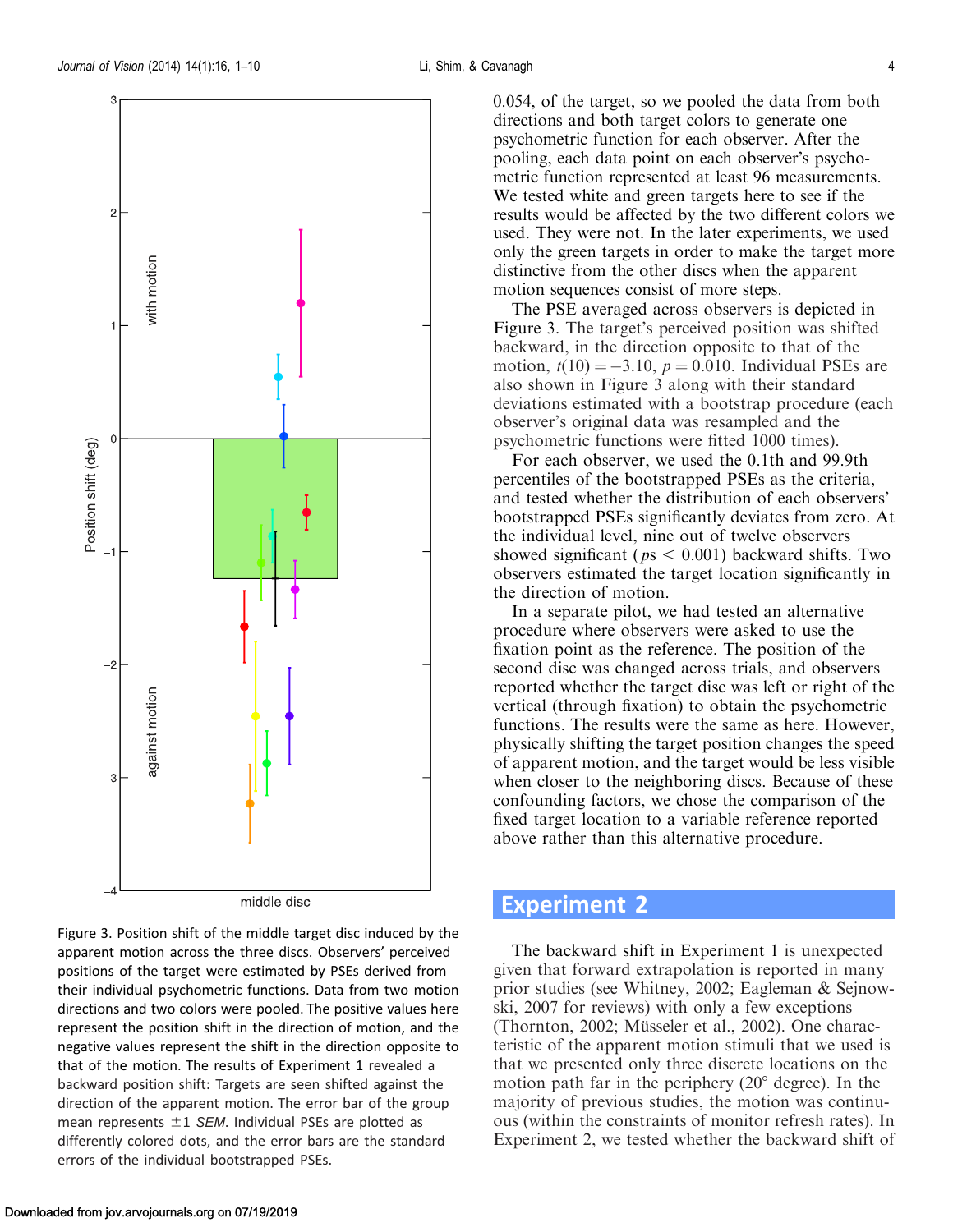<span id="page-5-0"></span>

Figure 4. Position shift of the midpoint of continuous apparent motion. Perceived positions of the midpoint of the apparent motion were shifted toward the direction of motion when the apparent motions were more continuous. The error bar of the group mean represents  $\pm 1$  SEM. Individual PSEs are depicted in dots, and the error bars are the standard errors of the bootstrapped PSEs.

the midpoint of an apparent motion path changes when we increase the number of samples along the apparent motion path, keeping speed and duration approximately constant over the path.

#### Method

#### **Observers**

Five observers (one of the authors and four naïve observers recruited from Dartmouth campus, age 20–27) with normal or corrected-to-normal vision participated in the experiment. Written, informed consent was obtained from each observer before the experiment.

#### Stimuli and procedure

The design was the same as in [Experiment 1,](#page-2-0) with the following exceptions. We used a MacBook Pro with

Intel HD Graphics 4000 video card to run the experiment to achieve a higher refreshing rate (100 Hz) of the monitor (17-in. Mitsubishi CRT monitor) required in this experiment. Three conditions were tested in separate blocks: three-disc, five-disc, and seven-disc apparent motion. In all three conditions, the discs were spaced uniformly along the  $20^{\circ}$  apparent motion path. The target was always the middle disc located 20<sup>°</sup> above fixation. The temporal structures of the stimuli were the same for all three conditions: The durations of each disc were 50, 30 and 20 ms in threedisc, five-disc and seven-disc conditions respectively. The ISIs between discs were the same as the durations of the discs. The target was always colored green because without any marker, it was difficult or impossible for observers to localize the target disc when there were more than three discs. In addition, the width of the target was increased by 20% compared to the other discs to increase the visibility of the target. The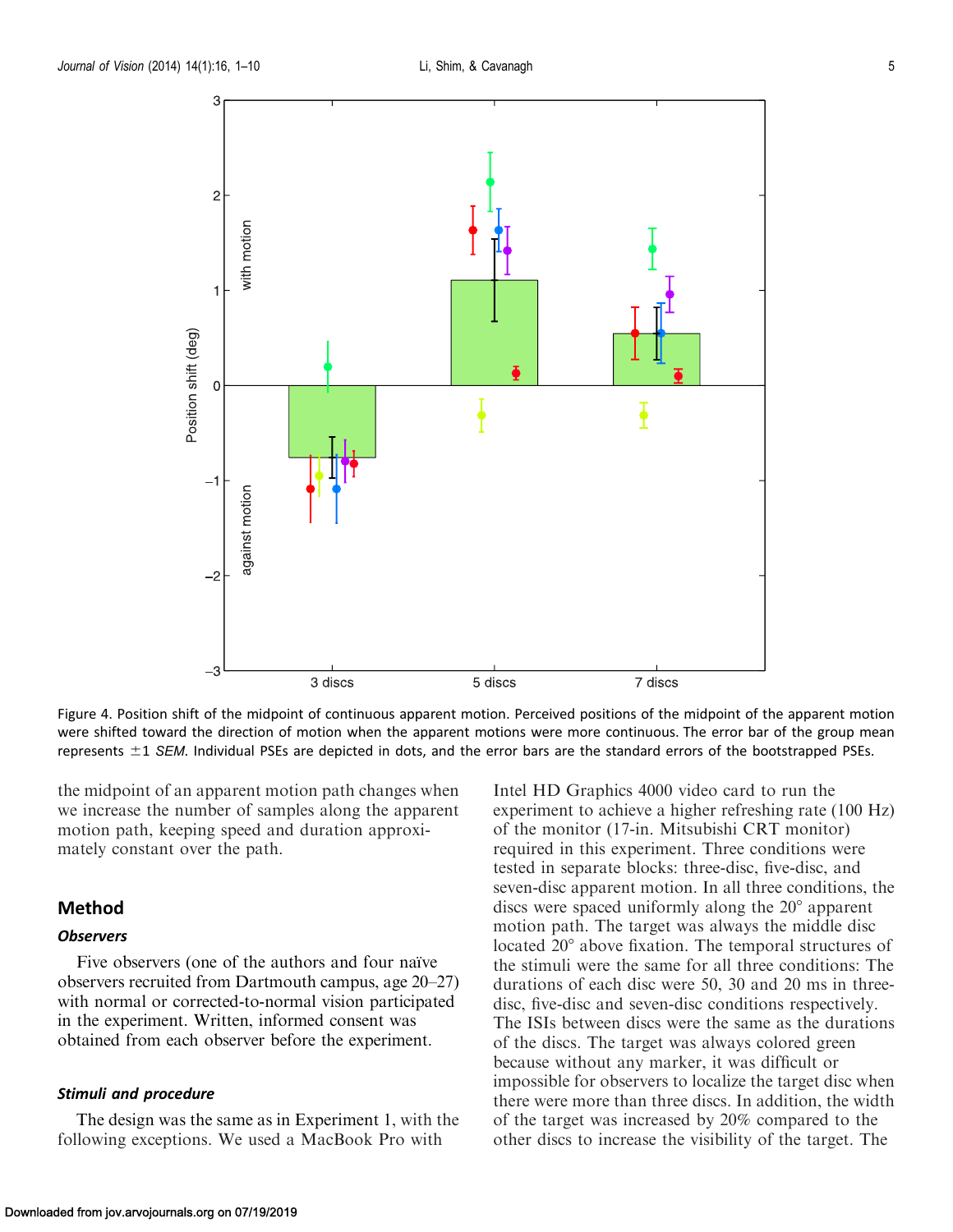<span id="page-6-0"></span>three conditions (3, 5, and 7 discs) were blocked and randomly interleaved within one experimental session.

#### Results

The results from five observers are presented in [Figure 4](#page-5-0). The effect of number of steps on the position shift is significant, repeated-measures ANOVA:  $F(1, 5)$  $=$  26.8,  $p = 0.004$ . For all of the observers, the backward shift of the target was found only in the three-disc apparent motion,  $t(4) = -3.09$ ,  $p = 0.037$ , whereas the targets were shifted forward in the five-disc,  $t(4) = 3.09$ ,  $p = 0.037$ , and seven-disc,  $t(4) = 3.84$ ,  $p = 0.018$ , conditions. Thus, the data suggests that when the speed and path length of the motion were held constant, the backward shift of the midpoint changed to a forward shift when the motion path was more densely sampled. We did not add any further samples to better simulate continuous motion, because already with just five samples, the perceived position shift had switched to the same as the motion direction, as reported in previous studies with more continuous motion (Cai & Schlag, [2001](#page-9-0); Müsseler et al., [2002](#page-10-0); Eagleman & Sejnowski, [2007](#page-9-0)).

### Experiment 3

In [Experiment 2](#page-4-0), we found a backward shift on the middle disc of the three-disc apparent motion that switched to a forward shift when more steps were added to the apparent motion sequence. When we added the extra steps in [Experiment 2](#page-4-0), we reduced the step size and the time intervals between steps to keep the speed and distance covered the same. We do not know if the changes seen in [Experiment 2](#page-4-0) are the result of the smaller steps in space and time or if they generalize to all step sizes. We also do not know if all locations show similar position shifts or if they are confined to the central location. To address these questions, we measured the position shifts of all the steps along the apparent motion paths with two, three, and four discs in the sequence and we kept the step size and timing fixed as more elements were added.

In addition, an earlier study investigating the onset repulsion effect (Kerzel & Gegenfurtner, [2004](#page-10-0)) suggested that the motion-induced position shift is sensitive to the modality of observers' responses, as they found a reverse shift when evaluated with a motor response but a forward shift when evaluated with a perceptual judgment. We therefore asked observers in our new experiment to report target by clicking on the remembered screen location. We found that the backward shift observed in [Experiment 1](#page-2-0) and [Exper-](#page-4-0) [iment 2](#page-4-0) was also found in the corresponding conditions here even though the task involved a motor response (mouse click to remembered location) rather than a perceptual judgment.

#### Method

#### **Observers**

Seventeen observers (one of the authors and sixteen naïve observers recruited from Dartmouth campus, age 19–27) with normal or corrected-to-normal vision participated in the experiment. Written, informed consent was obtained from each observer before the experiment.

#### Stimuli and procedure

The target to be reported in each sequence was colored green to distinguish it from the white nontargets. Observers reported perceived target location by moving a cursor on the screen and clicking at the remembered location. A series of static tick marks ( $3^\circ \times$  $0.27^{\circ}$ ) were used as the reference, and were presented above the apparent motion path.

The stimuli were presented at  $20^{\circ}$  above the fixation. The horizontal distances between neighboring discs were  $10^{\circ}$  in all apparent motion stimuli used here, and the midpoint of the motion path was aligned with the fixation. Thus, the only target presented right above the fixation point was the second disc of the three-disc apparent motion. The duration of each disc and the ISI between discs were the same as the parameters used in [Experiment 1](#page-2-0). Fifteen line segments (spanning horizontally from  $-21^{\circ}$  to  $21^{\circ}$  and centered vertically  $3^{\circ}$ above the apparent motion path) were used as the reference. These tick marks were presented on the screen throughout the whole experimental session. At the beginning of each block, an instruction was presented on the screen to inform observers how many discs there were in the apparent motion stimuli, and which disc was the target in that block. Observers were asked to localize only one disc in each trial. Each trial started with the onset of the fixation point. The fixation point blinked for 300 ms, reminding observers to maintain their fixation. After a random interval between 400 to 500 ms, in which the fixation point stayed static, the apparent motion stimuli were presented. After the offset of the last disc, and a 300 ms interval, a horizontal line spanning the entire screen horizontally was presented on the apparent motion path, and the observers moved the cursor to click on the line to localize the position of the target. Nine types of targets, for each of the two-, three-, and four-disc apparent motion conditions, were tested in separate blocks. Two motion directions were mixed within a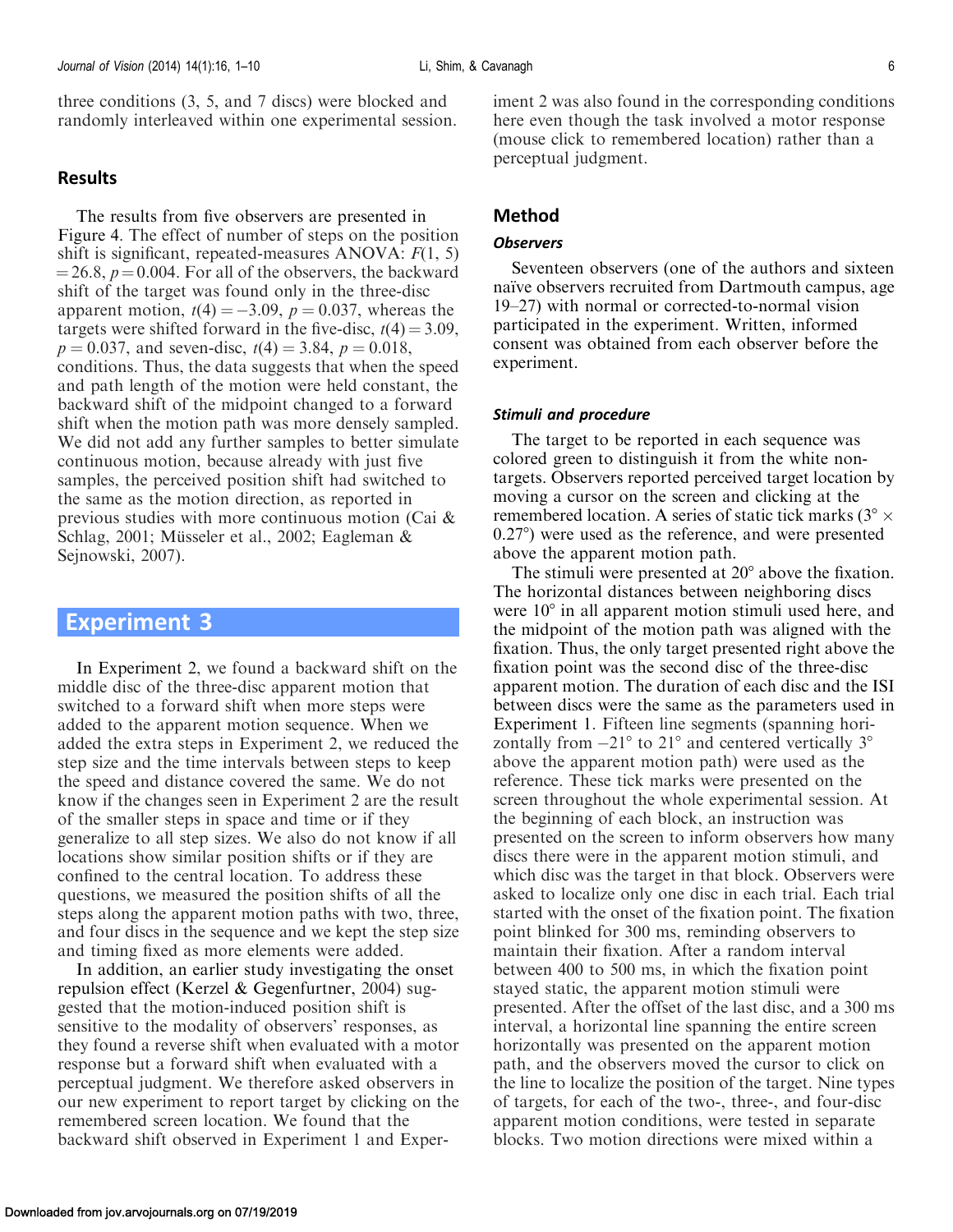<span id="page-7-0"></span>

Figure 5. Position shifts of all the steps along the two, three, and four-disc apparent motion paths. Individual data were depicted in dots, representing observers' responses in the localization task. Group error bars are  $\pm$ 1SEM.

block. Observer localized each type of targets at least 25 times per motion direction.

#### Results

Perceived positions estimated in the localization task are plotted in Figure 5. All the tests of the nine a priori hypotheses were evaluated against the Bonferroni adjusted alpha level of 0.006 per test (.05/9) for significance. In the two-disc apparent motion, the perceived position of the first disc was shifted forward,  $t(16) = 3.21$ ,  $p = 0.006$ , and the second disc was shifted backward,  $t(16) = -3.25$ ,  $p = 0.005$ .

In the three-disc apparent motion, the position shift differed across the three target positions, repeated measures ANOVA:  $F(2, 32) = 10.5$ ,  $p = 0.003$ . The first disc was shifted forward,  $t(16) = 3.30, p = 0.005,$ replicating the classic Fröhlich effect. Consistent with [Experiment 1](#page-2-0) and [2,](#page-4-0) the second disc of the three-disc apparent motion was shifted backward, closer to the initial point of the motion,  $t(16) = -3.61$ ,  $p = 0.002$ . However, the termination point of the three-disc apparent motion was not significantly mislocalized,  $t(16) = -0.37, p = 0.719.$ 

Finally, in the four-disc apparent motion, the targets shifted by different amounts at each location, repeatedmeasures ANOVA:  $F(3, 48) = 18.3$ ,  $p < 0.001$ . The initial point of the four-disc apparent motion was again shifted forward,  $t(16) = 3.36$ ,  $p = 0.004$ , and the two intermediate discs were shifted in different directions: As was the case in the 2- and 3-disc sequences, the second disc was again shifted backward, in the

direction opposite to that of the motion,  $t(16) = -4.95$ ,  $p < 0.001$ , whereas the third disc was strongly shifted forward, in the direction of the motion,  $t(16) = 4.26$ , p  $< 0.001$ . The last disc was not significantly shifted,  $t(16)$  $= 1.23, p = 0.23.$ 

The results show that the discs following the initial point were not all shifted backward. The backward shift was only found in the second disc of the apparent motion, and this shift increased as the number of discs in the apparent motion sequence increased. When there were four discs in the apparent motion, the position shift changed from backward at the second location to forward at the third.

### **Discussion**

Across our experiments, we found that the second disc in two-, three-, and four-disc apparent motion was shifted in the direction opposite to that of the motion. The perceived location for the central disc in three-, five-, and seven-disc sequences only shifted backwards in the three-disc sequence (where it was the second in the sequence) but moved forward, in the direction of the motion, for the five- and seven-disc sequences (where it was the third and fourth in the sequence). Our last experiment confirmed that the backward shift was found only for the second item in two-, three-, and four-disc apparent motion sequences.

We suggest that this backward shift occurs because the salient initial disc attracts the second disc towards it (Zimmermann, Fink, & Cavanagh, [2013;](#page-10-0) Yamada,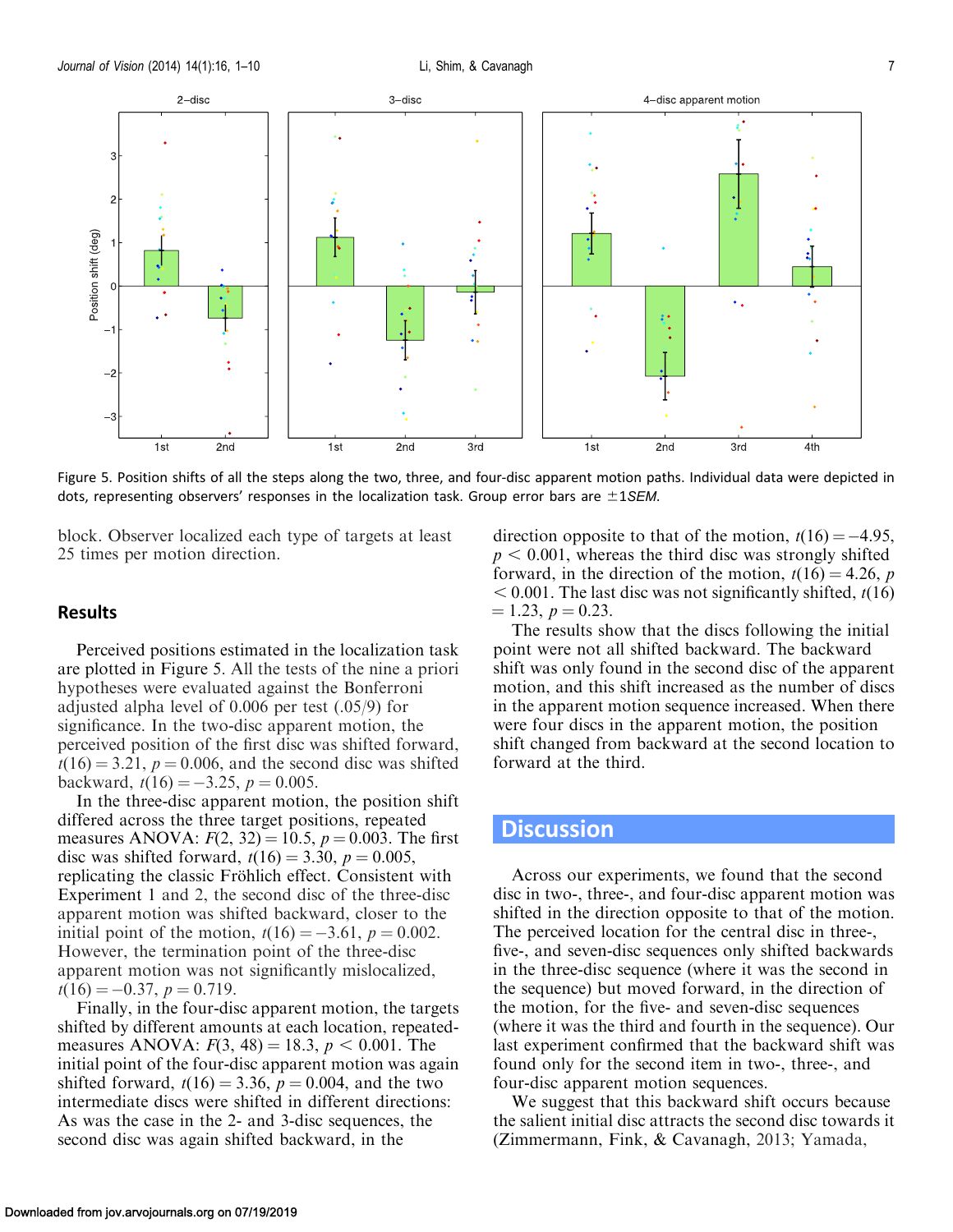Kawabe, & Miura, [2008\)](#page-9-0). Although some studies using static stimuli show that a salient stimulus repels the perceived position of a subsequent target (Suzuki & Cavanagh, [1997;](#page-10-0) DiGiacomo, & Pratt, [2012\)](#page-9-0) others instead report attraction (Zimmermann, Fink, & Cavanagh, [2013;](#page-10-0) Yamada, Kawabe, & Miura, [2008](#page-9-0)). Yamada et al. [\(2011](#page-10-0)) showed that observers mislocalized a target closer to a salient inducer that preceded it. These authors suggested that the attraction was caused by the averaging of the memorized locations of the target and the precue. According to the authors, this averaging took some time to complete, so they found the attraction effect only when the comparison reference was presented at longer intervals after the target. In contrast, if position averaging plays a role in our experiments, it must not require these longer delays as our references were presented with short [\(Experi](#page-2-0)[ment 1\)](#page-2-0) or no [\(Experiment 3](#page-6-0)) delays. Zimmerman et al. ([2013\)](#page-10-0) also reported an attraction effect where an initial salient stimulus attracted a subsequent, masked target. These authors also suggested an averaging of location produced by summing the response distributions of the two stimuli. The distribution of the second stimulus is broader as it has less certainty (because of the mask), and so its peak in the summed response distribution shifts more. In our experiments, we did not have a mask, but we might consider the following stimuli in the three- and four-disc sequences as masking the second location. We therefore speculate that the first stimulus in a motion sequence is the most salient and serves to attract only the second, less salient, stimulus.

Previous studies on the motion-induced position shift that used apparent motion did not report a backward shift. Shim and Cavanagh [\(2004](#page-10-0)) used a bistable quartet to induce apparent motion, and reported that the flashes presented close to the motion path were shifted in the direction of the perceived motion. The stimuli and the procedure of their study are different from ours in two key respects. First, in their study, the temporal interval between subsequent stimuli was longer (ISI of 195 ms rather than our 50 ms), and the apparent motion stimuli were presented closer to the fixation  $(5.5^{\circ})$  compared to the  $20^{\circ}$ eccentricity used here. The backward shift may only occur when the object jumps in large discrete steps  $(10^{\circ}$ horizontal move with 100 ms SOA) in the periphery. Second, while Shim and Cavanagh's [\(2004](#page-10-0)) observers were required to attentively track the motion for several cycles before the onset of the test flash, in our experiments, the stimuli were presented only once in each trial, and the directions of the motion were randomly mixed within a block. Shim and Cavanagh's ([2004\)](#page-10-0) design may have reduced the salience of the initial stimulus in the apparent motion sequence and increased the salience of the central test flash. In the supplementary demonstration movies (see Supplementary Materials), we added additional fixation points to the central one used in the experiments for readers to experience the effect of eccentricity and motion direction (toward fovea, foveopetal, vs. away fovea, foveofugal) on the position shift. As with many motion-induced position shift effects, the effect disappears when fixating closer to or directly at the target (Whitney & Cavanagh, [2000](#page-10-0); Kanai, Sheth, & Shimojo, [2004\)](#page-9-0). We also observed some individual differences for the effect of motion toward or away from the fovea. The flash-lag effect (Mateeff & Hohnsbein, [1988\)](#page-10-0) and flash-drag effect (Shi & Nijhawan, [2008\)](#page-10-0) are significantly influenced by motion direction, and further research may show that this is also the case for the backwards shift we report here.

Our attraction account is speculative at this stage, but it does explain many aspects of our results including the forward shift seen for the third stimulus in the four-disc sequence in [Experiment 3](#page-6-0) [\(Figure 5](#page-7-0)). In this configuration, the final disc is again salient as there are no further stimuli. The third disc would be shifted toward this terminal location, producing a shift in the direction of motion in this case. The displacements of the second disc are also in line with variations of salience and their effect on attraction. Specifically, the second disc was shifted backward by the smallest amount in the two-disc apparent motion and by the largest in the four-disc apparent motion ([Figure 5](#page-7-0), left vs. right panels). In the two-disc apparent motion, the second disc itself was also the termination point of motion, and so it would also be salient on its own, increasing its spatial certainty and reducing the attraction from the previous, initial stimulus. In addition, this second and last disc of the two-disc sequence is the motion offset, and may be interpreted as a stop or stationary point, again reducing the attraction of the first disc on the second one. However, when the second disc was more remote from the termination location (in three and four-disc sequences), it was less salient on its own and therefore more attracted to the initial stimulus. Thus, the backward shift of the second disc increased from the two- to the four-disc sequences in tandem with this decrease in its salience. Future experiments would need to directly test this speculation as other features also changed with the number of steps in the apparent motion sequence, for example the eccentricity of the second stimulus.

The backward position shift reported here could share mechanisms with the feature integration effects seen for moving stimuli: For example, in Breitmeyer, Herzog, & Ogmen [\(2008\)](#page-9-0), the change of the directions of the Vernier offset stimuli in two successive frames was underestimated by the observers, as if their values had been averaged. Similarly, Kawabe [\(2008\)](#page-9-0) reported that the perceived size of a disc is influenced by the size of a disc presented before it, suggesting the sizes feature of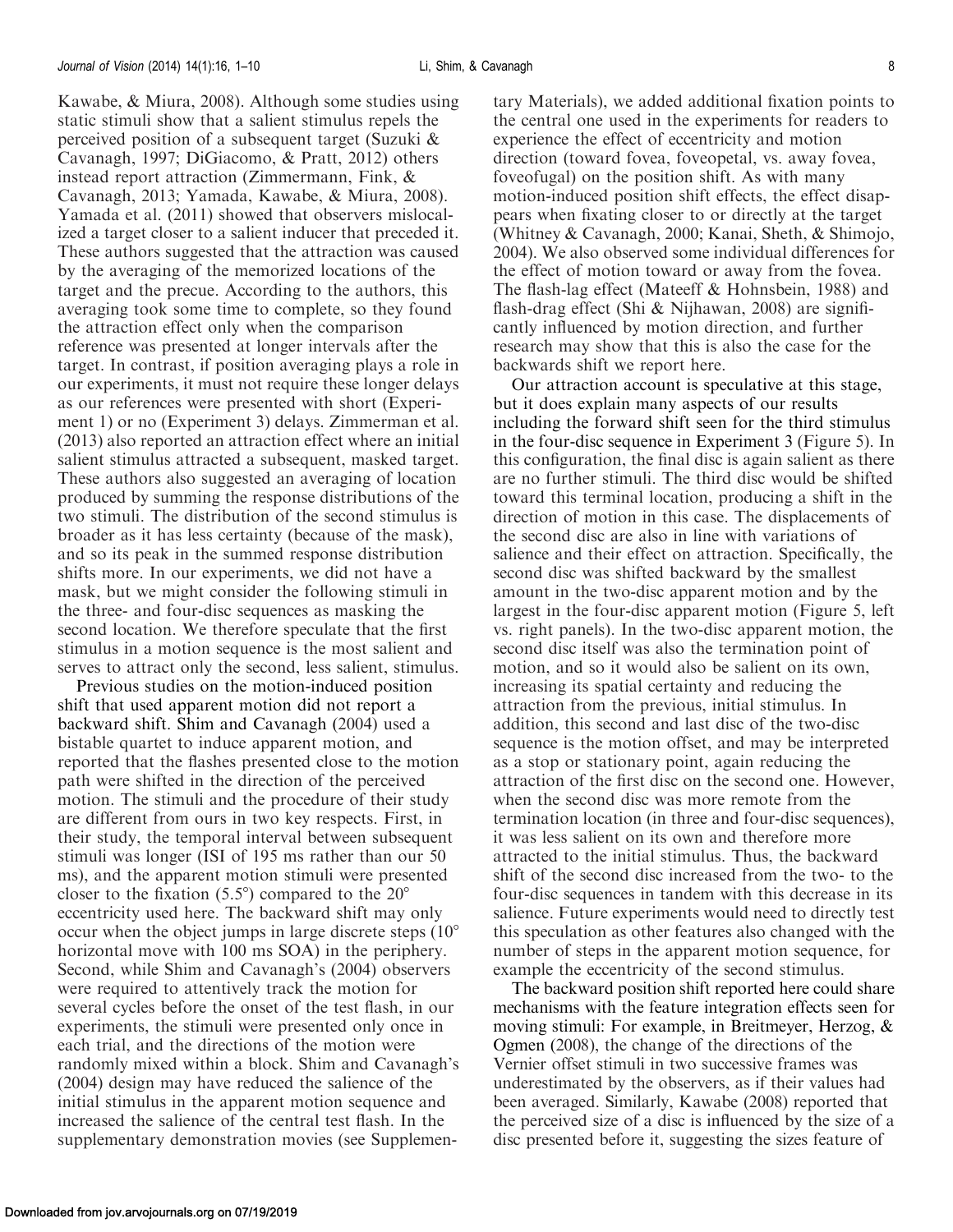<span id="page-9-0"></span>the two stimuli had been integrated. With this integration account, the position of an object would be regarded as another visual feature like object size or Vernier offset, and may be integrated across frames. However, it should be noted that the feature integration is not always observed when the features of the stimuli are continuously updated. For example, Sheth, Nijhawan, & Shimojo [\(2000\)](#page-10-0) reported that when the color of a disc is changed continuously, observers' perceived colors are extrapolated rather than integrated. More importantly, the feature integration account will predict the same direction of position shifts for all the discs along the motion path, a pattern that we did not see. In particular, the third disc shifted away from and not toward the second disc in our four-disc sequence. It is possible that motion perception is built up gradually after the motion onset (Kanai, Sheth, & Shimojo, 2007; Hidaka, Nagai, & Gyoba 2009), and thus, the positions are integrated at the earlier segment of the motion path, and with the maturation of motion perception, the predictive mechanism dominates and the position extrapolation is observed. Further studies will be required to differentiate between our attraction and salience proposal and other alternatives such as integration.

Why have previous studies reported forward motion extrapolation and not a backward shift in tests of motion's effect on perceived positions? We attribute these findings of forward shifts to the use of more densely sampled or continuous motion sequences. In continuous motion, the saliency of the motion onset is diminished by masking (motion deblurring, Burr, 1980) reducing the ability of the onset location to attract subsequent locations. Moreover, our finding suggests that only the immediately adjacent location is attracted toward the first, and with more densely sampled sequences, this distance is already very small and any attraction would be hard to discern. It may be that the backward shift is constrained to high-speed apparent motion that moves in large steps in the periphery.

Keywords: apparent motion, position, mislocalization

# Acknowledgments

This research was supported in part by a Neukom Fellowship to HHL, an ANR Chaire d'Excellence and ERC Advanced Grant to PC, and the Burke Award to WMS. We thank Ariana Familiar for helping collect some of the data in this study.

Commercial relationships: none Corresponding author: Hsin-Hung Li. Email: hsinhungli@gmail.com. Address: Department of Psychological and Brain Sciences, Dartmouth College, Hanover, NH, USA.

#### References

- Brainard, D. H. (1997). The psychophysics toolbox. Spatial Vision, 10, 433–436.
- Breitmeyer, B. G., Herzog, M. H., & Ogmen, H. (2008). Motion, not masking, provides the medium for feature attribution. Psychological Science, 19, 823– 829.
- Burr, D. C. (1980). Motion smear. Nature, 284, 164– 165.
- Cai, R., & Schlag, J. (2001). A new form of illusory conjunction between color and shape. Journal of Vision, 1(3): 127, [http://www.journalofvision.org/](http://www.journalofvision.org/content/1/3/127) [content/1/3/127](http://www.journalofvision.org/content/1/3/127), doi:10.1167/1.3.127. [\[Abstract\]](http://www.journalofvision.org/content/1/3/127)
- Cavanagh, P., & Anstis, S. (2013). The flash grab effect. Vision Research, 91, 8–20.
- De Valois, R. L., & De Valois, K. K. (1991). Vernier acuity with stationary moving Gabors. Vision Research, 31, 1619–1626.
- DiGiacomo, A., & Pratt, J. (2012). Misperceiving space following shifts of attention: Determining the locus of the attentional repulsion effect. Vision Research, 64, 35–41.
- Eagleman, D. M., & Sejnowski, T. J. (2007). Motion signals bias localization judgments: A unified explanation for the flash-lag, flash-drag, flashjump, and Frohlich illusions. Journal of Vision, 7(4):3, 1–12, [http://www.journalofvision.org/](http://www.journalofvision.org/content/7/4/3) [content/7/4/3](http://www.journalofvision.org/content/7/4/3), doi:10.1167/7.4.3. [\[PubMed\]](http://www.ncbi.nlm.nih.gov/pubmed/17461687) [\[Article](http://www.journalofvision.org/content/7/4/3.long)]
- Fröhlich, F. W. (1930). Über die messung der empfindungszeit [Translation: Measuring the time of sensation]. Psychological Research, 13, 285–288.
- Hidaka, S., Nagai, M., & Gyoba, J. (2009). Spatiotemporally coherent motion direction perception occurs even for spatiotemporal reversal of motion sequence. Journal of Vision,  $9(13):6$ , 1–12, [http://](http://www.journalofvision.org/content/9/13/6) [www.journalofvision.org/content/9/13/6,](http://www.journalofvision.org/content/9/13/6) doi:10. 1167/9.13.6. [[PubMed](http://www.ncbi.nlm.nih.gov/pubmed/20055539)] [[Article\]](http://www.journalofvision.org/content/9/13/6.long)
- Kanai, R., Sheth, B. R., & Shimojo, S. (2004). Stopping the motion and sleuthing the flash-lag effect: Spatial uncertainty is the key to perceptual mislocalization. Vision Research, 44(22), 2605– 2619.
- Kanai, R., Sheth, B. R., & Shimojo, S. (2007). Dynamical evolution of motion perception. Vision Research, 47(7), 937–945.
- Kawabe, T. (2008). Spatiotemporal feature attribution for the perception of visual size. Journal of Vision, 8(8):7, 1–9, [http://www.journalofvision.org/](http://www.journalofvision.org/content/8/8/7) [content/8/8/7](http://www.journalofvision.org/content/8/8/7), doi:10.1167/8.8.7. [\[PubMed\]](http://www.ncbi.nlm.nih.gov/pubmed/18831630) [\[Article](http://www.journalofvision.org/content/8/8/7.long)]